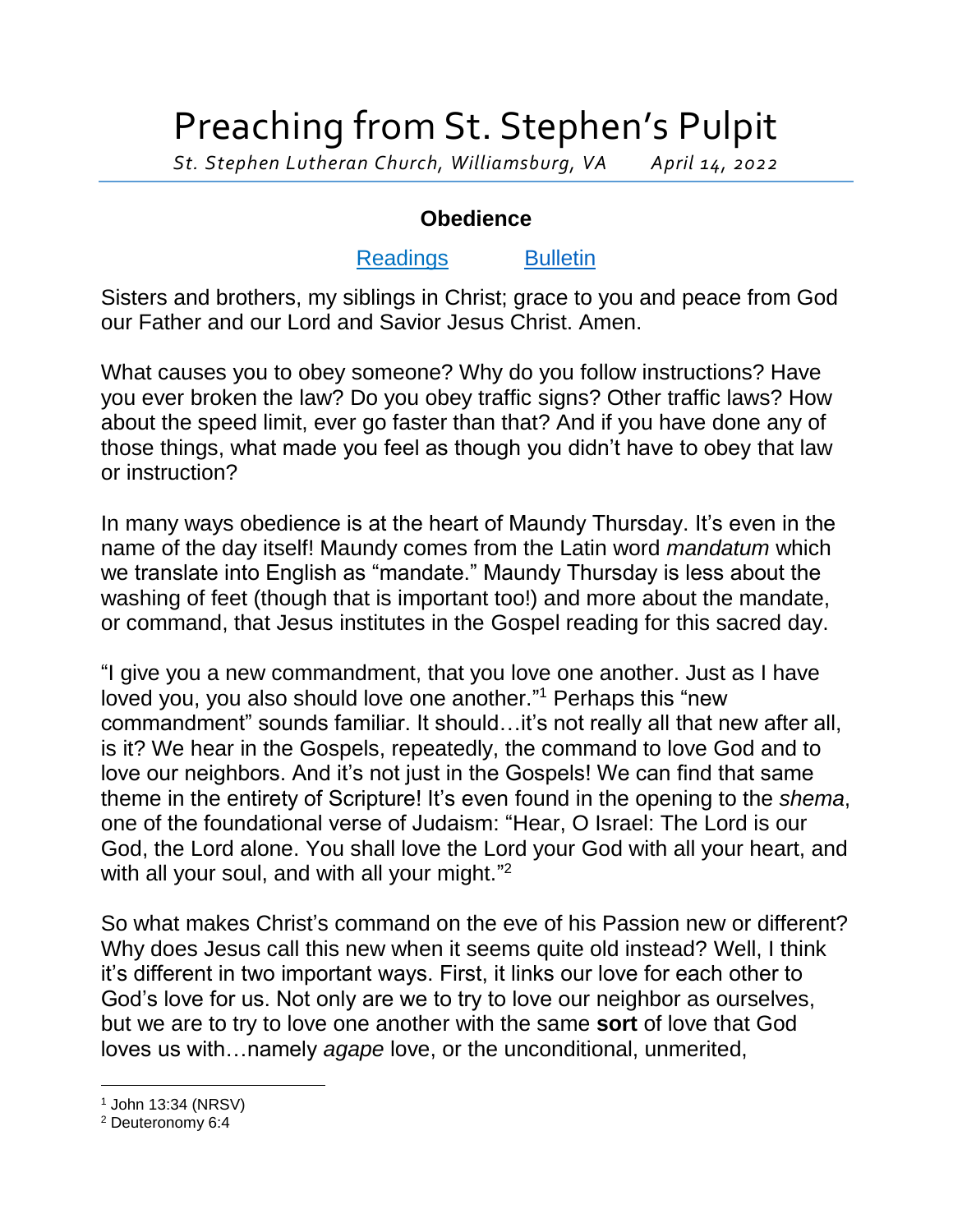overabundant, unrelenting, and gracious love of God. The sort of love that accepts people for who they are and also tries to support people in becoming more fully who they are meant to be, blessed and beloved children of God, who bear the image of God and a spark of the divine.

The second difference, and the one I want to focus on now, is that this command is not given with the usual enforcement mechanisms of obedience behind it. Think about the laws and commands of humanity. Reflect back on those opening questions I started with. Why do we obey? What's the enforcement mechanism? I would argue that for humanity, the way we typically get obedience from others is through coercion and threats. Ultimately, what is the enforcement mechanism behind most of our laws? If you break one you go to prison (though in our justice system, there are plenty of ways to circumvent that…if you're wealthy enough).

And it's not just with laws. We humans love to attach coercive and threatening conditions to other things too. And we start **young**! Be on your best behavior or you'll get a spanking! That early command lays bare the threat of violence behind much of how humanity deals with obedience. Be obedient to the law…to your boss…to your spouse…your parent…to whomever, or else there will be punishment. Follow the rules or go to prison. Follow the rules or you're fired. Follow my rules or I'll leave you. Be obedient or else. That's how humanity does commands and obedience.

Now, I suspect you can find other reasons people follow the rules…good order, civil society, it's a part of our culture, whatever. But when all of these fail or when a person gets desperate enough, obedience is ultimately demanded through threats of coercion or violence. However, this is **not** how Jesus operates.

What's the enforcement mechanism behind this command of Christ? There isn't one! Jesus isn't interested in conditional obedience or relationship. Relationship built on threats is no real relationship at all. Obedience based on "or else" is **not** loving and it is **not** Christ-like. So how does Jesus make a claim of obedience on the disciples, and on us, if there's no enforcement? For that we need to jump ahead to the next chapter in John's Gospel.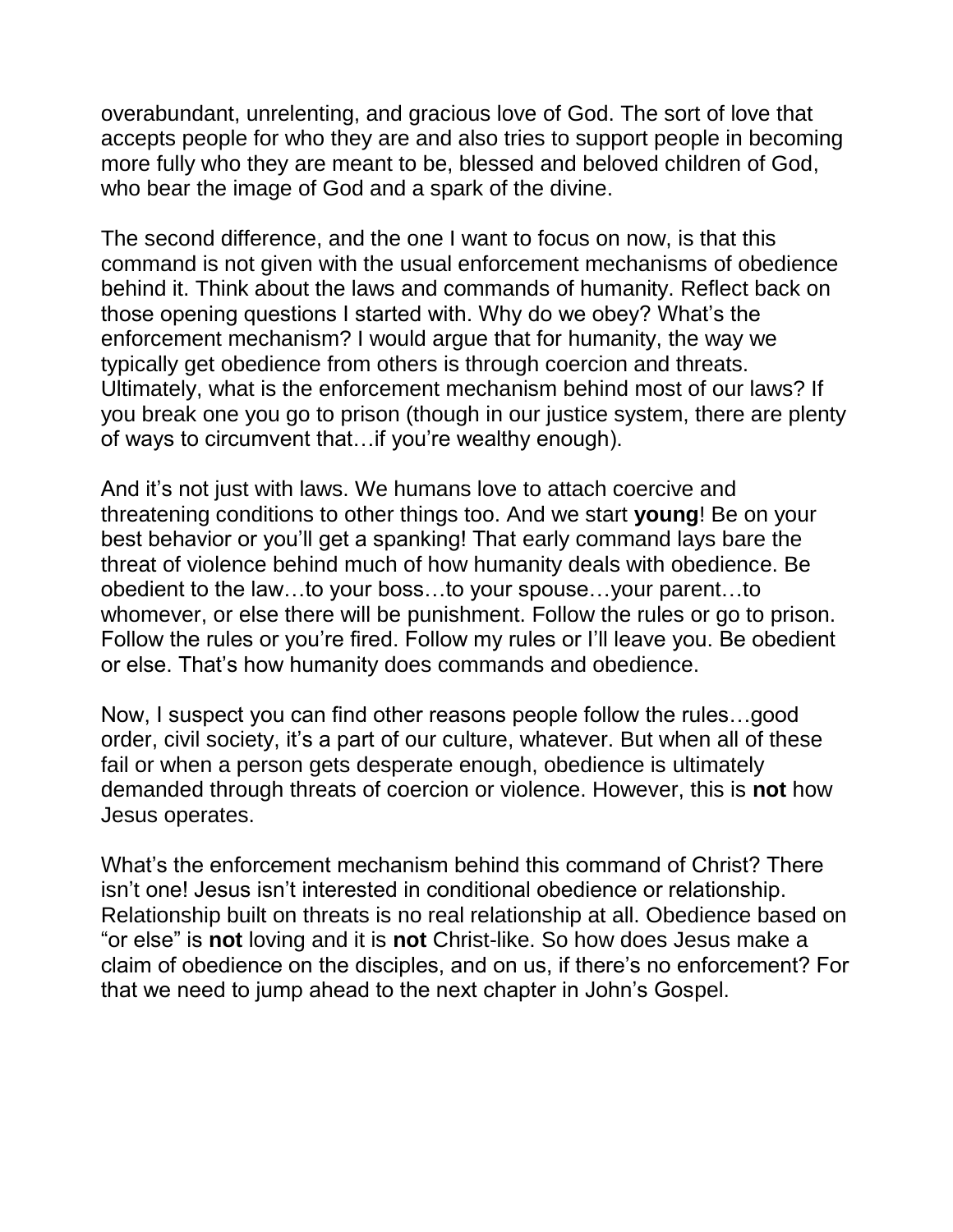"If you love me, you will keep my commandments." 3 "Hey Pastor Jon! That sounds conditional! You see, Jesus is using an "or else" to get obedience!" You might be thinking to yourself.

But here's the thing, we don't have to interpret that statement as conditional. Now, it **can** certainly be interpreted that way, but it doesn't have to be. That's part of the trickiness of translating Scripture, there are often options to our translating! We can just as easily interpret this statement as causal rather than conditional. The verb translated as "keep my commandments" is in the future, indicative case, which means it is simply a statement of a future fact. Loving Jesus causes one to keep his commands.

Jesus seems to be saying that one simply cannot love Jesus without keeping his commands. And what are Christ's commands? Love God, love neighbor…that's pretty much it. Most of Jesus' actions and teachings serve this one fundamental command (which is more of a statement of fact than anything): one cannot love God if one does not love neighbor, and vice versa.

What strikes me about this reality is how far from it the church, and many Christians, have strayed. We've found all sorts of ways to apply conditions to our love for one another (which means we're also trying to apply conditions to God's love too). And that is **not** in keeping with the commands of Christ. It is actively not loving God, which is a pretty bad look for the Church and for Christians!

Looking around our world today there seem to be many Christians who will only love their neighbor if their neighbor looks, acts, speaks, and thinks like they do. Rather than loving our neighbors many Christians seem to be opting for hatred instead. Hatred for neighbors who look different from the majority. Neighbors who might be black or brown-skinned. Neighbors who may be refugees or immigrants. Neighbors who may be Jewish or Muslim. Neighbors who may be conservative or progressive. Neighbors who may be gay or lesbian or asexual. Neighbors who may be non-binary or transgender.

Jesus placed no conditions on God's love and then grounded our loving of God in loving our neighbors **in the same way** that we have been loved…unconditionally. The heart of Christianity is *agape* love, extravagant and unconditional. And any attempt by Christians to apply conditions to our

l

<sup>3</sup> John 14:15